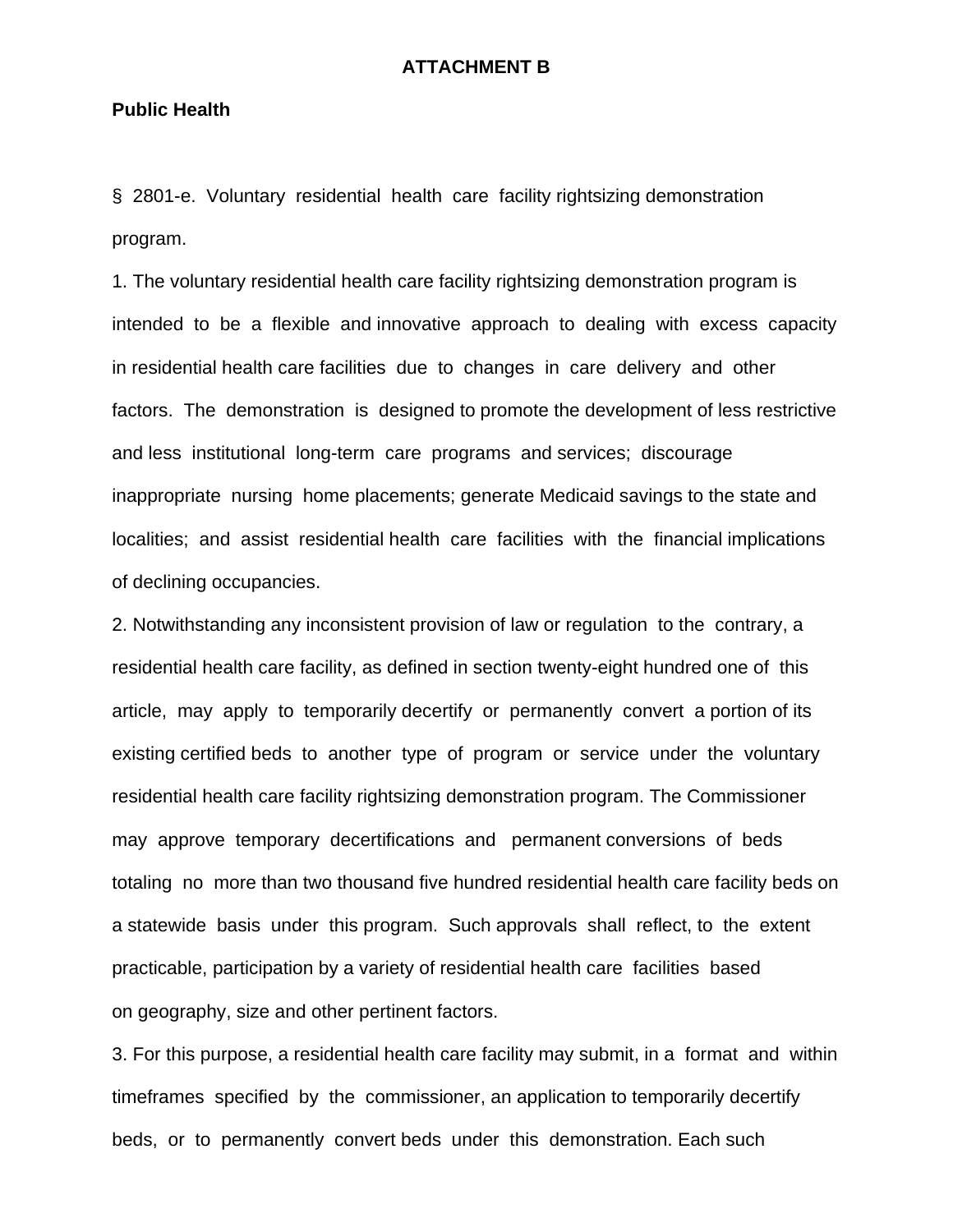application shall include an estimate of the cost savings to the Medicaid program that would result from the proposal within the applicant facility. The commissioner shall begin soliciting applications within one hundred eighty days of the effective date of this section, provided however that multiple solicitations for proposals may be issued. In considering such applications, the commissioner shall take into account: (a) the potential for improved quality of care and quality of life for consumers; (b) the likelihood that the proposal would result in cost savings to the Medicaid program; (c) residential health care facility capacity and estimated public need in the planning area in which the applicant is located; (d) the availability of less restrictive and less institutional long-term care programs and services, as defined in this section, in the planning area; and (e) the potential for improving the financial viability of the applicant facility or facilities.

4. Any reductions in the number of operational residential health care facility beds resulting from this demonstration shall not be considered to create additional public need for residential health care facility beds under this article.

5. (a) Subject to the approval of the commissioner and the director of the budget, a residential health care facility may temporarily decertify beds for up to five years. Such beds will remain on the facility's license during and after the five-year period. Temporarily decertified beds may, with the prior approval of the commissioner and the director of the budget be reactivated in whole or in part at any time on or after one year after the effective date of temporary decertification by the facility and may be reactivated with the prior approval of the commissioner and the director of the budget after the five-year period has ended. A residential health care facility that reactivates temporarily decertified beds may not temporarily decertify such beds

again during the demonstration. The commissioner may require the immediate reactivation of such beds if necessary to respond to emergency situations and/or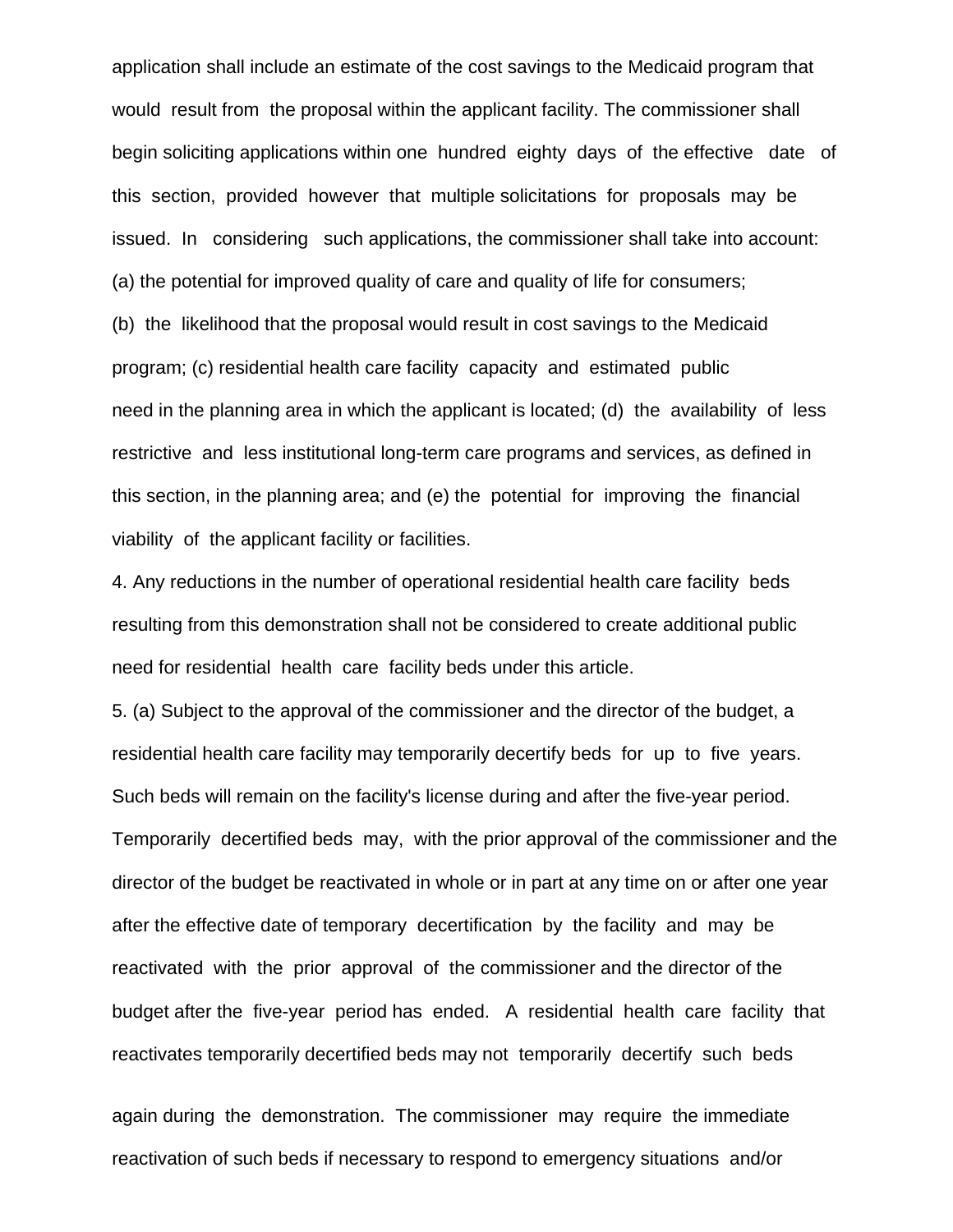facility closures. In the event the commissioner requires such reactivation, the prohibition on temporarily decertifying beds after a reactivation of beds shall not apply.

(b) Notwithstanding any inconsistent provision of law or regulation to the contrary, for purposes of determining medical assistance payments by government agencies for residential health care facility services provided pursuant to title eleven of article five of the social services law for facilities that have temporarily decertified beds:

(i) the facility's capital cost reimbursement shall be adjusted to appropriately take into account the new bed capacity of the facility;

(ii) the facility's peer group assignment for indirect cost reimbursement shall be based on its total certified beds less the number of beds that have been temporarily decertified; and

(iii) the facility's vacancy rate shall be calculated on the basis of its total certified beds less the number of beds that have been temporarily decertified for purposes of determining eligibility for payments for reserved bed days for residents of residential health care facilities, provided, however, that such payments for reserved bed days

for facilities that have temporarily decertified beds shall be in an amount that is fifty percent of the otherwise applicable payment amount for such beds.

6. (a) Subject to the approval of the commissioner, a residential health care facility may permanently convert beds to less restrictive and less institutional long-term care beds, units or slots, including, but not limited to, assisted living program, adult care facility, adult day health care, long-term home health care program and managed

long-term care demonstration beds, units or slots. For this purpose, residential health care facility beds may be converted to beds, units or slots in the selected program or